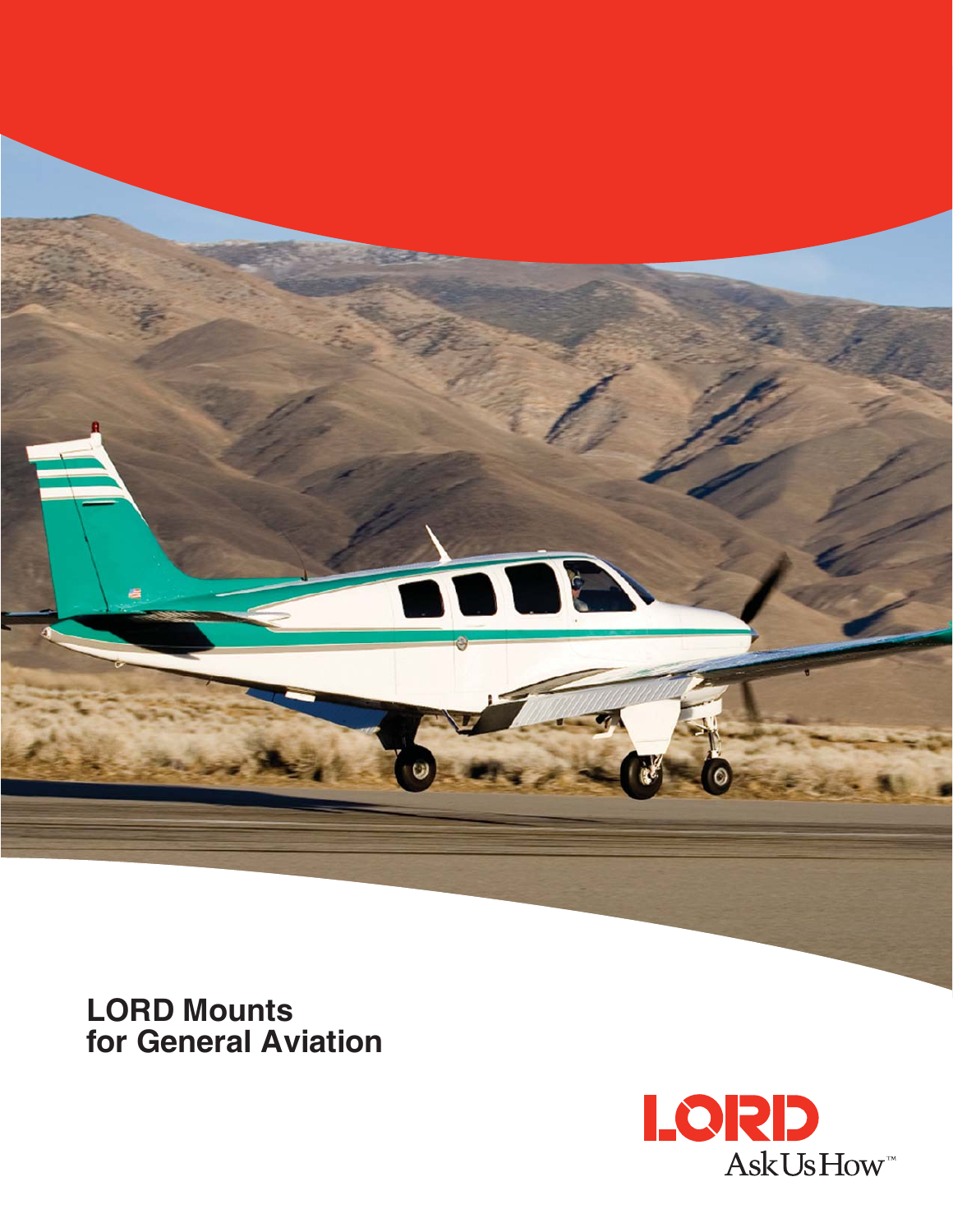# **LORD ENGINE MOUNTS FOR YOUR AIRCRAFT APPLICATION**

| <b>MODEL</b>                        | <b>LORD PART NO.</b>    | NO. PER A/C    | <b>SPECIAL</b><br><b>INFORMATION</b> |  |  |
|-------------------------------------|-------------------------|----------------|--------------------------------------|--|--|
| AEROFAB/COLONIAL                    |                         |                |                                      |  |  |
| $C-2$                               | J-7401-2                | $\overline{4}$ |                                      |  |  |
| <b>AVIAT</b>                        |                         |                |                                      |  |  |
| S-1, S-1S, S-2A                     | J-7401-2                | 8              |                                      |  |  |
| <b>AEROMACCHI</b>                   |                         |                |                                      |  |  |
| AL-60C5/F5                          | J-9613-24 / -9          | 2 ea.          |                                      |  |  |
| <b>BELLANCA</b>                     |                         |                |                                      |  |  |
| 17-30A                              | $J-12453-1/ -2$         | 2 ea.          | S/N 30847 & up                       |  |  |
| 17-31, 17-31A, 17-TC,<br><b>ATC</b> | J-9868-5                | $\overline{4}$ |                                      |  |  |
| 7ECA                                | $J - 6230 - 1$          | $\overline{4}$ | Citabria (1967 on)                   |  |  |
| 7GCAA, 7GCBC,<br>7KCAB              | $J - 6230 - 1$          | $\overline{4}$ |                                      |  |  |
| 8KCAB, -180, -CS,<br>-FP            | $J - 6230 - 1$          | $\overline{4}$ |                                      |  |  |
| <b>BRITTON NORMAN</b>               |                         |                |                                      |  |  |
| BN-2, BN-2A MK.<br>111              | J-7402-20               | 8              |                                      |  |  |
| <b>BRITISH AEROSPACE</b>            |                         |                |                                      |  |  |
| 3100/3200                           | LM-600-88               | 12             | Replaces 00-<br>11624-01             |  |  |
| 3100/3200                           | LM-600-90               | 6              | Replaces 82-<br>9060-01              |  |  |
| <b>CESSNA</b>                       |                         |                |                                      |  |  |
| 150, 150A-F, F150                   | SE-1051-3               | 1              | <b>NLG Damper</b><br>(Early Models)* |  |  |
| 152, 152 Aerobat                    | J-7402-1                | 4              | S/N 15279406-<br>85594               |  |  |
| 152, 152A, 172                      | SE-1051-2               | 1              | NLG Damper*                          |  |  |
| 172 I-P                             | J-9613-49               | $\overline{4}$ |                                      |  |  |
| 172Q                                | J-9613-49 / -72         | 2 ea.          | S/N 17275869 on                      |  |  |
| 172R, S                             | J-9613-82               | $\overline{4}$ | $\star$                              |  |  |
| 172RG                               | J-9613-49 / -72         | 2 ea.          |                                      |  |  |
| R172E, K                            | J-9613-42 / -12         | 2 ea.          | S/N R172-0302 to<br>-0335            |  |  |
| 177, A-B                            | J-9613-49               | 4              |                                      |  |  |
| 177RG                               | J-9613-59               | $\overline{4}$ |                                      |  |  |
| 180                                 | J-3804-14 / -15         | 2 ea.          | S/N 30002-32150                      |  |  |
| 180, 180A-H                         | J-6545-1                | $\overline{4}$ |                                      |  |  |
| 182, 182A-R                         | J-6545-1                | 4              |                                      |  |  |
| 182 (new)                           |                         |                |                                      |  |  |
| T182, TR182                         | J-9613-12               | 4              |                                      |  |  |
| 185, 185A-E                         | $J - 6545 - 1$          | $\overline{4}$ |                                      |  |  |
| A188B                               | J-15198-1 / -2          | 2 ea.          | S/N 18802349 & up                    |  |  |
| T188                                | J-15198-2 /<br>J-6545-6 | 2 ea.          | S/N T1883297T<br>& up                |  |  |
| 205, 205A                           | $J - 6545 - 1$          | $\overline{4}$ |                                      |  |  |
| 206 (new)                           |                         |                |                                      |  |  |

| <b>MODEL</b>            | <b>LORD PART NO.</b>    | NO. PER A/C    | <b>SPECIAL</b><br><b>INFORMATION</b> |
|-------------------------|-------------------------|----------------|--------------------------------------|
| P206, P206A-E           | $J-12453-1/ -2$         | 2 ea.          |                                      |
| <b>TU206A-F</b>         | $J-12453-1/ -2$         | 2 ea.          |                                      |
| U206                    | $J-12453-1/ -2$         | 2 ea.          |                                      |
| 207, 207A, 207A II      | $J-12453-1/ -2$         | 2 ea.          |                                      |
| 208                     | LM-600-60<br>(Spacer)   | 3              | $\star$                              |
| 208                     | LM-600-9 (Sand)         | 6              | $\star$                              |
| 210, 210A-C             | $J - 6545 - 1$          | $\overline{4}$ |                                      |
| 210D-L                  | J-12453-1/-2            | 2 ea.          |                                      |
| P210R                   | J-12453-1/-2            | 4/2            |                                      |
| T210F-L                 | J-12453-1/-2            | 2 ea.          |                                      |
| T210M, N                | J-12453-1/-2/SPEC       | 2/1/1          | SPEC is Cessna<br>part               |
| 310J-Q                  | J-12390-1               | 8              |                                      |
| 310R, T310              | J-9613-58               | 8              |                                      |
| 320, 320A-C             | J-7764-4                | 8              |                                      |
| 320D-F                  | J-9613-31 or -58        | 8              | 2 Con TSI0-520-B,<br>BB              |
| 335                     | J-9613-58               | 8              |                                      |
| 336                     | J-7764-10               | 8              |                                      |
| 337, 337A-H,<br>P337H   | J-9613-31               | 8              |                                      |
| T337B-G                 | J-9613-31               | 8              |                                      |
| 340, 340A               | J-9613-58               | 8              |                                      |
| 401, 401A, B            | J-9613-58               | 8              |                                      |
| 402, 402A, B, C         | J-9613-58               | 8              |                                      |
| 404                     | J-9613-54               | 8              |                                      |
| 414, 414A               | J-9613-58               | 8              |                                      |
| 421, A, B, C            | J-9613-54               | 8              |                                      |
| 425                     | LM-600-20<br>(Spacer)   | 6              | $\star$                              |
| 425                     | LM-600-9 (Sand)         | 12             | $\star$                              |
| 441                     | 200PE1210-45            | 2              | $\star$                              |
| 441                     | LM-600-12<br>(Spacer)   | 6              | $\star$                              |
| 441                     | LM-600-9 (Sand)         | 12             | $\star$                              |
| 500/501                 | LM-420-SA5 / -SA6       | 4/2            | $\star$                              |
| 550/551                 | LM-420-<br>SA23/30/31   | 2 ea.          | $\star$                              |
| <b>DASSAULT</b>         |                         |                |                                      |
| FALCON 50               | LM-833-SA9              | 2              |                                      |
| FALCON 50, 90,<br>900EX | LM-833-SA13             | 2              | Engine 2 Isolator                    |
| <b>FALCON 50, 900</b>   | LM-833-SA10             | 2              | Center Engine<br>Isolator            |
| FALCON 50EX             | LM-833-SA20-6<br>SA18-1 | 4/2            | Side Engines                         |
| FALCON 50EX             | LM-833-SA21/<br>-SA22   | 2/1            | Center Engine<br>Isolator            |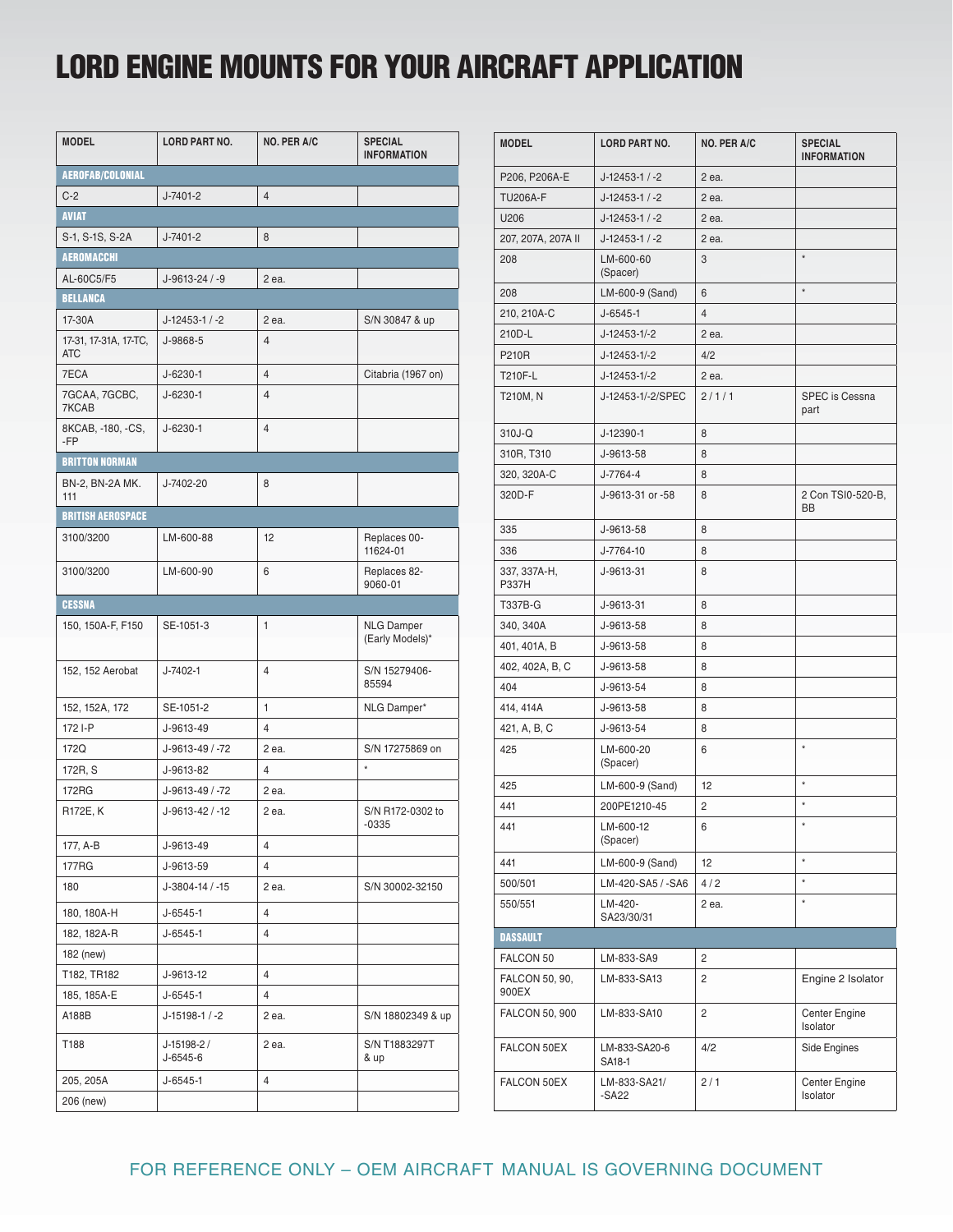| <b>MODEL</b>                      | <b>LORD PART NO.</b> | <b>NO. PER A/C</b> | <b>SPECIAL</b><br><b>INFORMATION</b> |  |
|-----------------------------------|----------------------|--------------------|--------------------------------------|--|
| <b>DeHAVILLAND</b>                |                      |                    |                                      |  |
| DHC6-100/200/300                  | J-23379-1            | 6                  | 5906-2SA5 Ovhl<br>Parts Kit          |  |
| <b>EMBRAER</b>                    |                      |                    |                                      |  |
| EMB-810                           | J-9613-58            | 8                  |                                      |  |
| <b>EMB-820</b>                    | J-9613-12            | 8                  |                                      |  |
| <b>GAF AUSTRALIA</b>              |                      |                    |                                      |  |
| N 22B, N24A                       | LM-206-SA8-1         | 6                  |                                      |  |
| <b>GULF AMERICAN</b>              |                      |                    |                                      |  |
| $AA-1$                            | $J - 6113 - 5$       | 8                  |                                      |  |
| AA-1C, AA-5,<br>AA-5A             | J-7402-24            | 4                  |                                      |  |
| $AA-5B$                           | J-9613-49            | 4                  | S/N 0001-0399                        |  |
| AA-5B, AG-5B                      | J-9613-59            | 4                  | S/N 0399 & up                        |  |
| AA-IA, B                          | $J - 6113 - 5$       | 8                  |                                      |  |
| $GA-7$                            | J-9613-49            | 8                  |                                      |  |
| 111, 112, 112 B, 112T,<br>112TCA  | J-9613-40 / -53      | 2 ea.              |                                      |  |
| 500                               | J-3804-20            | 8                  |                                      |  |
| <b>HELIO</b>                      |                      |                    |                                      |  |
| H-250                             | J-9613-12            | 4                  |                                      |  |
| <b>LAKE AIRCRAFT</b>              |                      |                    |                                      |  |
| LA-4A, LA-4-200                   | J-7402-6             | 4                  |                                      |  |
| <b>LEARJET</b>                    |                      |                    |                                      |  |
| 28, 29                            | LM-308-SA4           | 2                  | $\star$                              |  |
| 23, 24, 24D/E,<br>28, 29          | LM-308-19, -33       | 4/2                | $\star$                              |  |
| 23, 24                            | LM-308-SA4           | 2                  | $\star$                              |  |
| 24D, E                            | LM-308-SA4           | 2                  | $\star$                              |  |
| 35, 35A, 36, 36A                  | LM-833-SA4 / -SA5    | 4/2                |                                      |  |
| <b>MAULE</b>                      |                      |                    |                                      |  |
| M-4-210, -210C, S,<br>T. M-5-210C | J-7764-10            | 4                  |                                      |  |
| M-5-235C, M-6-<br>235             | J-7764-20            | 4                  |                                      |  |
| <b>MOONEY</b>                     |                      |                    |                                      |  |
| <b>M20B</b>                       | J-7402-1             | 4                  | S/N 1701 to 1939                     |  |
| M20C                              | J-7402-1             | 4                  | S/N 1940 to 20-<br>1258              |  |
| M20D                              | J-7402-1             | 4                  | S/N 101-260                          |  |
| <b>M20E</b>                       | J-7402-16            | 4                  | S/N 101 to 470                       |  |
| M20E                              | J-9613-12            | 4                  | S/N 471 to 21-1180                   |  |
| M20F                              | J-9613-12            | 4                  | S/N 1 thru 22-1438                   |  |
| M20G (1968 - 70)                  | J-7402-1             | $\overline{4}$     | 680001 to 700006                     |  |
| M20Jv                             | J-9613-40            | 4                  | S/N 24-0001 & up                     |  |
| M20K (1979 - 85)                  | J-9613-58            | 4                  | 1 Con TSI0-360-<br>GB1               |  |

| <b>MODEL</b>            | <b>LORD PART NO.</b> | NO. PER A/C    | <b>SPECIAL</b><br><b>INFORMATION</b>         |
|-------------------------|----------------------|----------------|----------------------------------------------|
| M20K (1979 - 85)        | J-9613-75 / -76      | 1/3            | 1 Con TSI0-360-<br>GB3 or -MB1               |
| M20 various             | J-11968-14           |                | <b>Landing Gear</b><br>Shock                 |
| <b>NEW ZEALAND AERO</b> |                      |                |                                              |
| FU24-954                | J-9613-9 / -24       | 2 ea.          |                                              |
| FU24A-954               | J-9613-9 / -24       | 2 ea.          |                                              |
| <b>PARTENAVIA</b>       |                      |                |                                              |
| $P-68$                  | J-9613-40            | 4              |                                              |
| <b>PIPER</b>            |                      |                |                                              |
| 620 XL, -31T2           | LM-423-SA1, -SA12    | $\overline{2}$ |                                              |
| PA-23-250               | J-3804-20            | 8              | S/N 27-1 to 27-<br>2504                      |
| PA-23-250               | J-9613-12            | 8              |                                              |
| PA-23-250T              | J-9613-12            | 8              |                                              |
| PA-24-250               | J-3804-20            | $\overline{4}$ | S/N 24-103 up                                |
| PA-24-250               | J-3804-41            | 4              | w/McCauley Prop<br><b>STC</b>                |
| PA-24-260               | J-3804-20            | 4              | S/N 24-33642/400-<br>4782                    |
| PA-24-400               | J-9613-24 / -9       | 2 ea.          |                                              |
| PA-25-235               | J-3804-20            | $\overline{4}$ |                                              |
| PA-25-260               | J-3804-20            | 4              |                                              |
| PA-28-140               | J-7402-16            | $\overline{4}$ | S/N 20002-24999                              |
| PA-28-140               | J-9613-40 / -53      | 2 ea           | S/N 7, 225, 001 &<br>up, 25000-7,125,<br>641 |
| PA-28-150               | J-7402-16            | $\overline{4}$ |                                              |
| PA-28-150               | J-7402-24            | $\overline{4}$ |                                              |
| PA-28-151               | J-9613-40 / -53      | 2 ea.          |                                              |
| PA-28-160               | J-7402-16            | $\overline{4}$ | S/N 1-507                                    |
| PA-28-160               | J-7402-24            | 4              | S/N 28-1479 to<br>1760                       |
| PA-28-161               | J-9613-40 / -53      | 2 ea.          |                                              |
| PA-28-180               | J-7402-16            | 4              | S/N 1761-4377                                |
| PA-28-180               | J-7402-24            | 4              | S/N 330-5149                                 |
| PA-28-180               | J-9613-40            | 4              | S/N 5150 & up                                |
| PA-28-181               | J-9613-40            | 4              |                                              |
| PA-28-236               | J-9613-12            | 4              |                                              |
| PA-28R-180              | J-9613-40            | 4              | S/N 30001 & up                               |
| PA-28R-200              | J-9613-40            | 4              | S/N 35001 & up                               |
| PA-28R-201              | J-9613-40            | 4              | S/N 28R-7737002<br>& up                      |
| PA-28R-201T             | J-9613-58            | 4              |                                              |
| PA-28S-160              | J-7402-16            | 4              | S/N 508-1478, 1761-<br>4377                  |
| PA-30                   | J-9613-19            | 8              |                                              |
| PA-31                   | J-9613-12            | 8              |                                              |
|                         |                      |                |                                              |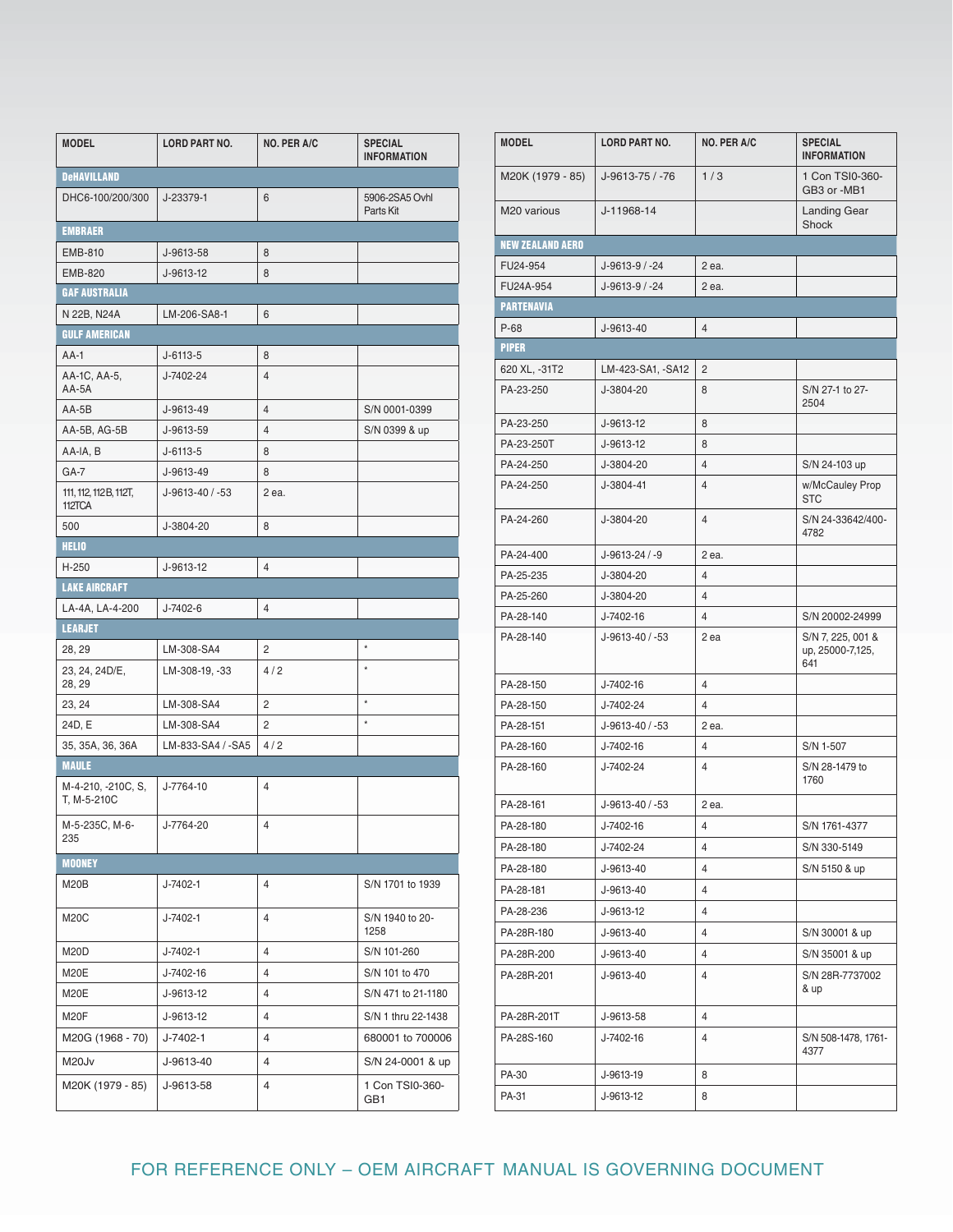| <b>MODEL</b>                 | <b>LORD PART NO.</b>        | <b>NO. PER A/C</b> | <b>SPECIAL</b><br><b>INFORMATION</b>     |
|------------------------------|-----------------------------|--------------------|------------------------------------------|
| PA-31-300                    | J-9613-30                   | 8                  |                                          |
| PA-31-310                    | J-9613-12                   | 8                  |                                          |
| PA-31-325                    | J-9613-12                   | 8                  | $\star$                                  |
| PA-31-350                    | J-9613-29                   | 8                  | $\star$                                  |
| PA-31T-1, -500, -620         | LM-423-SA1 /<br><b>SA12</b> | 4/2                |                                          |
| PA-32-260                    | J-3804-27                   | $\overline{4}$     | S/N 32-570 & up                          |
| PA-32-260                    | J-7402-20                   | 4                  | S/N 32-1 to 32-569                       |
| PA-32-300                    | J-3804-27                   | 4                  | S/N 32-40001 to 32-<br>7240055           |
| PA-32-300                    | J-3804-40                   | $\overline{4}$     | S/N 7240056 & up                         |
| PA-32-301                    | J-9613-12 / -19             | 2 ea.              |                                          |
| PA-32R-300                   | J-3804-31                   | $\overline{4}$     | S/N 32R7680001 & up                      |
| PA-32R-300                   | J-3804-40                   | $\overline{4}$     | S/N 32R7680141 & up                      |
| PA-32R-301                   | J-9613-12 / -19             | 2 ea.              |                                          |
| PA-32RT-300                  | J-3804-40                   | 4                  |                                          |
| PA-32RT-300T                 | J-3804-37 / -39             | 2 ea.              |                                          |
| PA-34-200                    | J-9613-40                   | 4                  |                                          |
| PA-34-200, 200T              | J-9613-58                   | 4                  |                                          |
| PA-38-112                    | J-7402-16                   | $\overline{4}$     |                                          |
| PA-39                        | J-9613-19                   | 8                  |                                          |
| PA-44-180T                   | J-9613-40                   | 8                  |                                          |
| PA-46-310P MALIBU            | J-9613-55                   | $\overline{4}$     | 8408001-87, 8508109-<br>109, 4608001-140 |
| PA-46-350P                   | J-9613-55                   | 4                  | S/N 4622001 & up                         |
| <b>RAYTHEON</b>              |                             |                    |                                          |
| E18S-H18S                    | $J-5384-1/$<br>$J-5385-1$   | 4 ea.              |                                          |
| 19A, M19A, B19               | J-7402-16                   | $\overline{4}$     |                                          |
| A23, A23-24                  | J-10778-4                   | 4                  |                                          |
| $C-23$                       | J-7402-16                   | 4                  |                                          |
| 24, A24/R, B24R,<br>C24R     | J-10778-14 / -16            | 2 ea.              |                                          |
| E33, F33                     | J-7518-2                    | 4                  |                                          |
| E33A, C, F33A, C,<br>G33     | J-10520-1                   | 4                  |                                          |
| 35, A35, B35                 | J-2245-1                    | 8                  |                                          |
| E35, F35, G35                | J-3049-17                   | 8                  |                                          |
| H35 thru P35                 | J-7518-2                    | 4                  |                                          |
| S35, T35, V35A,<br>V35B / TC | J-10520-1                   | 4                  |                                          |
| 36, A-36                     | J-10520-1                   | 4                  |                                          |
| A36TC                        | J-10520-1                   | 4                  |                                          |
| B50, C50                     | J-3804-10                   | 8                  |                                          |
| E50, F50, G50, H50,          | $J - 6545 - 1$              | 4                  |                                          |
| J50                          |                             |                    |                                          |

| <b>MODEL</b>                                             | <b>LORD PART NO.</b>         | <b>NO. PER A/C</b> | <b>SPECIAL</b><br><b>INFORMATION</b>                 |
|----------------------------------------------------------|------------------------------|--------------------|------------------------------------------------------|
| 55, A55, B55                                             | $J - 7518 - 2$               | $\overline{4}$     | S/NTC1 to TC15                                       |
| 55, A55, B55, B55A                                       | J-9613-5                     | $\overline{4}$     | S/N TC176 thru TC-1254                               |
| C55, C55A, D55,<br>D55A, E55, E55A                       | J-10778-16                   | 8                  |                                                      |
| 56TC, A56TC                                              | J-9613-9                     | 8                  |                                                      |
| 58                                                       | J-10778-16                   | 8                  |                                                      |
| 58P, 58TC                                                | J-12453-12                   | 8                  |                                                      |
| 60, A60, B60                                             | J-9613-9                     | 8                  |                                                      |
| 65, A65                                                  | $J - 6545 - 1$               | 8                  |                                                      |
| 70                                                       | $J - 6545 - 1$               | 8                  |                                                      |
| 76, 76TC                                                 | J-9613-49 / -50              | 2 ea.              |                                                      |
| 77                                                       | J-7402-1                     | 4                  |                                                      |
| 80, A80, B80                                             | $J - 6545 - 1$               | $\overline{4}$     |                                                      |
| 95, B95, B95A                                            | $J - 7402 - 1$               | 8                  |                                                      |
| D95A, E95                                                | J-7402-1                     | 8                  |                                                      |
| C90, C90A                                                | LM-427-SA7                   | 6                  |                                                      |
| E90, F90, A100                                           | LM-427-SA7                   | 6                  |                                                      |
| <b>B100</b>                                              | LM-821-SA49/-<br><b>SA50</b> | 4/2                |                                                      |
| 200, B200, 200C,<br>200CT                                | LM-427-SA7                   | 8                  |                                                      |
| C90, E90, C99                                            | LM-427-SA12                  | 3                  | Overhaul Kit for Barry<br>Controls<br>P/N 5906-2SA9  |
| 200, 200C, 200CT,<br>A200, A200C/CT,<br>B200, B200C/CT/T | LM-427-SA12                  | 4                  | Overhaul Kit for Barry<br>Controls P/N 5906-<br>2SA9 |
| MU-2B-20                                                 | LM-821-SA40/-<br>SA41        | 4/2                | S/N 224 & up                                         |
| MU-2B-25/-26                                             | LM-821-SA47 /<br>$-SA48$     | 4/2                | S/N 280 & up                                         |
| MU-2B-60                                                 | LM-821-SA47 /<br>$-SA48$     | 4/2                | all effective S/N                                    |
| MU-300, MU-300-10                                        | LM-420-SA15 /<br>-SA16       | 4/2                |                                                      |
| 400                                                      | LM-420-SA15 /<br>$-SA16$     | 4/2                |                                                      |
| <b>RILEY</b>                                             |                              |                    |                                                      |
| Dove Convers.                                            | J-9613-9                     | 9                  |                                                      |
| <b>SHORT BROS.</b>                                       |                              |                    |                                                      |
| SC, 7, Series 3                                          | LM-821-<br>SA22/24/31        | 2 ea.              |                                                      |
| <b>SIAI-MARCHETTI</b>                                    |                              |                    |                                                      |
| S-208, SF-260 /<br>M / W                                 | J-3804-40                    | 4                  |                                                      |
| <b>SOCATA</b>                                            |                              |                    |                                                      |
| 235C, E                                                  | J-9613-40                    | 4                  |                                                      |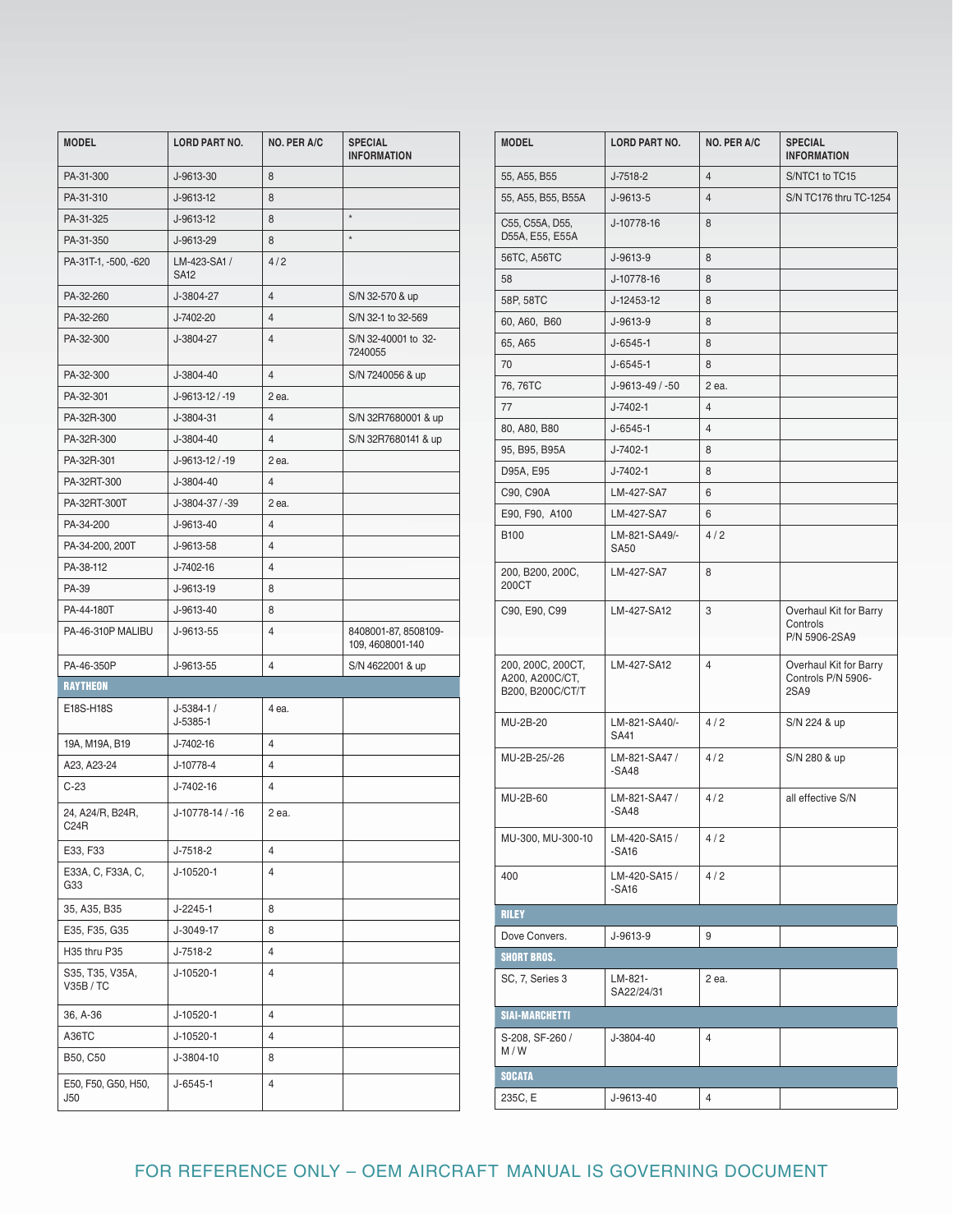# **MAINTENANCE OF BONDED SANDWICH MOUNTINGS AND ASSEMBLIES**

For type certificated aircraft, you must use the FAA approved component maintence manual.

### **1. General Comments**

Bonded sandwich assemblies are natural rubber or specially blended synthetic compounds bonded to two plates. The normal installation requires four assemblies, each consisting of two sandwich mountings and one spacer. Satisfactory performance requires that the spacer be designed to the correct length to precompress each mounting to guarantee proper positioning of the mountings. When properly installed, these mountings provide excellent isolation of engine vibration, resulting in smoother, quieter flight. Always order replacement mountings by the mounting assembly number to ensure the correct spacer.

### **2. Visual Inspection Of Installed Mountings**

At each annual inspection and at FAA-required inspections of the aircraft's engines, all mounting assemblies should be visually inspected in their installed state while supporting the engine weight. The correct visual inspection procedure is as follows:

- a. Inspect all bonded sandwich mountings for metal-to-rubber bond separations, flex cracks, rubber deterioration due to exposure to fluids, and mechanical damage such as cuts in the rubber surface.
- b. Visually inspect all bonded steel parts for cracks and excessive nicks, scratches or gouges.
- c. Inspect all nut locking wires for looseness and tighten as necessary.
- d. When applicable, measure all drift indicators in each mounting assembly for excessive deflection.
- e. Whenever any of the conditions detailed above in steps a, b and d are found, remove the mounting assembly from the engine, disassemble, inspect and repair it as described in the maintenance manual.

CAUTION: WHENEVER THE AIRCRAFT'S ENGINES ARE CLEANED DURING A NORMAL INSPECTION, COVER EACH MOUNTING ASSEMBLY TO PROTECT IT FROM CONTAMINATION BY CLEANING FLUIDS OR SOLVENTS. THIS ALSO APPLIES TO ENGINE LUBRICANTS. SHOULD ANY SUCH MATERIALS ACCIDENTALLY GET ON A MOUNTING ASSEMBLY, WIPE IT OFF THOROUGHLY AS SOON AS POSSIBLE WITH A CLEAN, DRY RAG.

#### **3. Disassembly**

To remove mounting assemblies from the installation, it is necessary to remove the engine weight from the mountings, by the use of a chain hoist or equivalent, and disconnect the nuts and bolts which hold the mountings in place. In general, removal of one mounting at a time can usually be accomplished, if necessary, without removing the engine weight from the mountings.

### **4. Cleaning & Inspection**

- a. Wipe oil and dirt from bonded mountings, but do not dip in cleaning solvents.
- b. Steel bolts and spacers should be inspected for cracks or damaged threads. Examine spacers for crushing of ends, caused by excessive tightening torque on bolt. Replace if either condition is apparent.
- c. Examine bonded rubber mounting for oil swelling, bond or rubber separation and shear or compression set. Bond separation, oil swelling or flex cracks in the surface of the rubber are cause for rejection. The effects of shear and compression set are determined by measuring the dimensions shown on the sketch. Reject parts which have an eccentricity greater than dimension "A" or an overall thickness less than dimension "B".

LORD and "Ask Us How" are trademarks of LORD Corporation or one of its subsidiaries.

LORD provides valuable expertise in adhesives and coatings, vibration and motion control, and magnetically responsive technologies. Our people work in collaboration with our customers to help them increase the value of their products. Innovative and responsive in an ever-changing marketplace, we are focused on providing solutions for our customers worldwide ... Ask Us How.

**LORD Corporation World Headquarters**

111 Lord Drive Cary, NC 27511-7923 USA

**Customer Support Center** (in United States & Canada) +1 877 ASK LORD (275 5673) www.lord.com For a listing of our worldwide locations, visit LORD.com.

| <b>Mounting Series Number</b> | <b>Eccentricity Max. "A"</b> | Thickness Min. "B" |
|-------------------------------|------------------------------|--------------------|
| J1552                         | 0.05                         | 0.29               |
| J2245                         | 0.06                         | 0.45               |
| J3049                         | 0.07                         | 0.71               |
| J6113                         | $0.05*$                      | 0.39               |
| J7401                         | 0.06                         | 0.75               |
| J7530                         | $0.06*$                      | 0.75               |
| J7649                         | $0.06*$                      | 0.75               |
| J7763                         | 0.08                         | 1.02               |
| J8381                         | 0.06                         | 0.75               |
| J9555                         | $0.06*$                      | 0.75               |
| J9612                         | 0.08                         | 1.22               |
| J10533                        | $0.10*$                      | 0.80               |
| J10776                        | $0.10*$                      | 1.01               |
| J12165                        | 0.20                         | 1.00               |
| J12397                        | 0.20                         | 0.86               |
| J12454                        | 0.20                         | 1.30               |
| J12799                        | 0.20                         | 1.28               |
| J13051                        | 0.23                         | 1.40               |
| J15199                        | 0.40                         | 1.60               |
| J7763-34(BTR-II)              | 0.14                         | 1.02               |
| J9612-30 (BTR-II)             | 0.14                         | 1.20               |
| J9612-32 (BTR-II)             | 0.12                         | 1.20               |

*\*From original position (see installation drawing)*



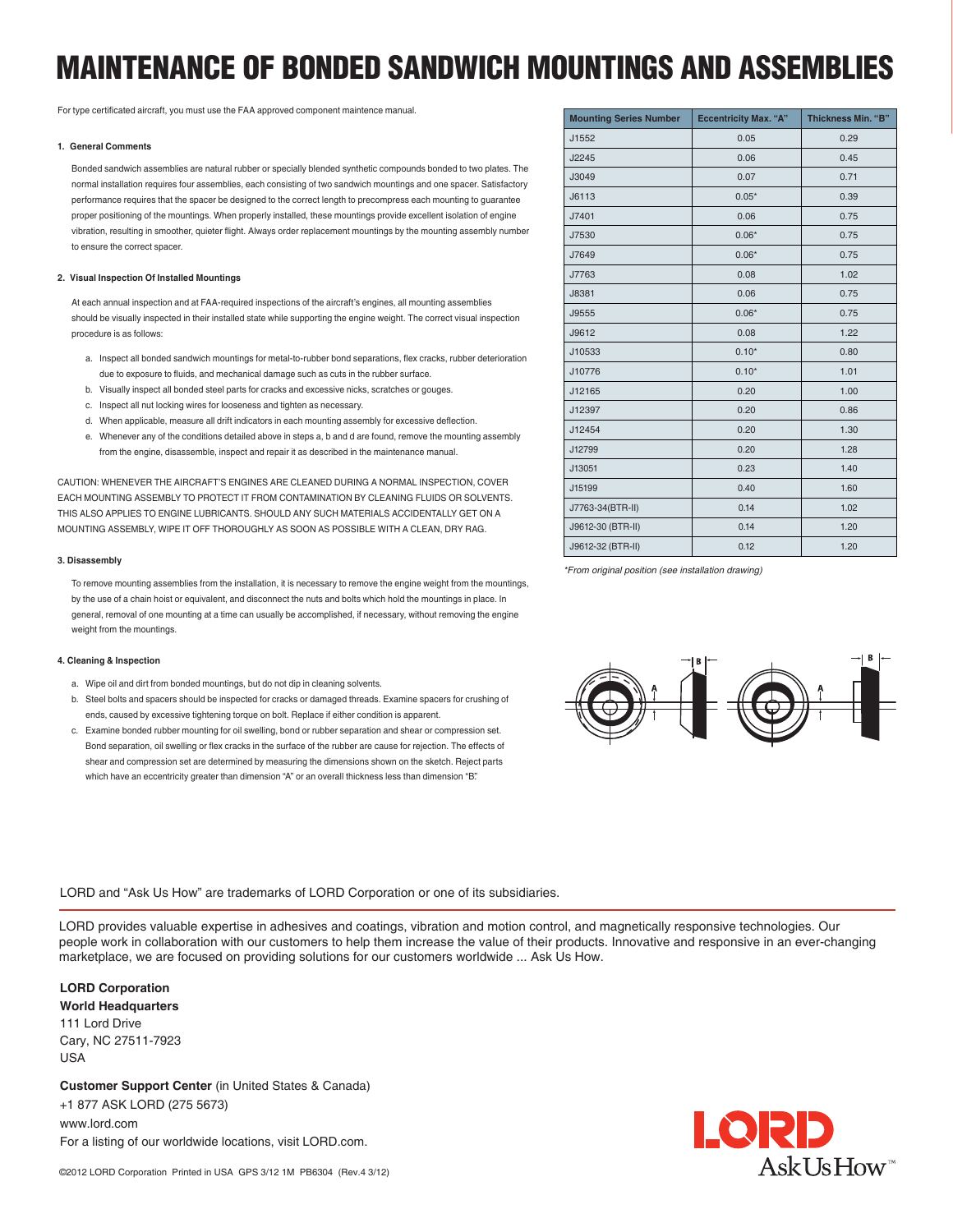## LORD PRODUCT INFORMATION

# **LORD® Fluid-Free Shimmy Dampers**

The LORD® Fluid-Free Shimmy Damper offers highperformance damping with a maintenance free design. It uses surface-effect technology to provide consistent damping for nose gears. Instead of using fluids to resist motion, our Shimmy Damper features a unique rubber formulation with a high-tech lubricant to absorb nose wheel shimmy. Since there is no fluid, this damper will not leak.

Accelerated life testing of the LORD Shimmy Damper demonstrates that it performs in excess of 5,000 groundair-ground duty cycles. This represents a product life of more than 10 years of usage on the typical high-use aircraft (fixed landing gear models only).

Just 10 to 20 drops of fluid leakage can cut the performance of a traditional, hydraulic damper in half. But, with the LORD Shimmy Damper, vibration control remains constant. Due to its surface effect design,

the Shimmy Damper's spring rate, force and energy dissipation can be precisely controlled over time and within a wide range of temperatures. This same patented technology has been proven with more than 10 years in the aerospace industry.

## **Features & Benefits**

*Valuable* – Simple design provides high reliability and lowers operating costs.

**Efficient** – Simplicity of use (one-for-one replacement) and compatible with existing installation.

**Reliable** – Large diameter shaft increases durability and reduces wear of nose gear linkages. No performance degradation over time and use.

**Versatile** – Consistent damping from -30° to 150°F.



LORD Shimmy Damper

## **Surface-Effect Technology**

The LORD Shimmy Damper utilizes surface-effect technology. LORD has replaced the hydraulic piston in the traditional damper with a fully-bonded rubber piston that presses out against the inner diameter of the housing. This rubber piston then rides on a very thin film of grease. The rubbing action between the piston and the housing provides the damping. Since there is no hydraulic fluid to leak out, you won't need to service the damper.



## **LORD Performance Advantage**